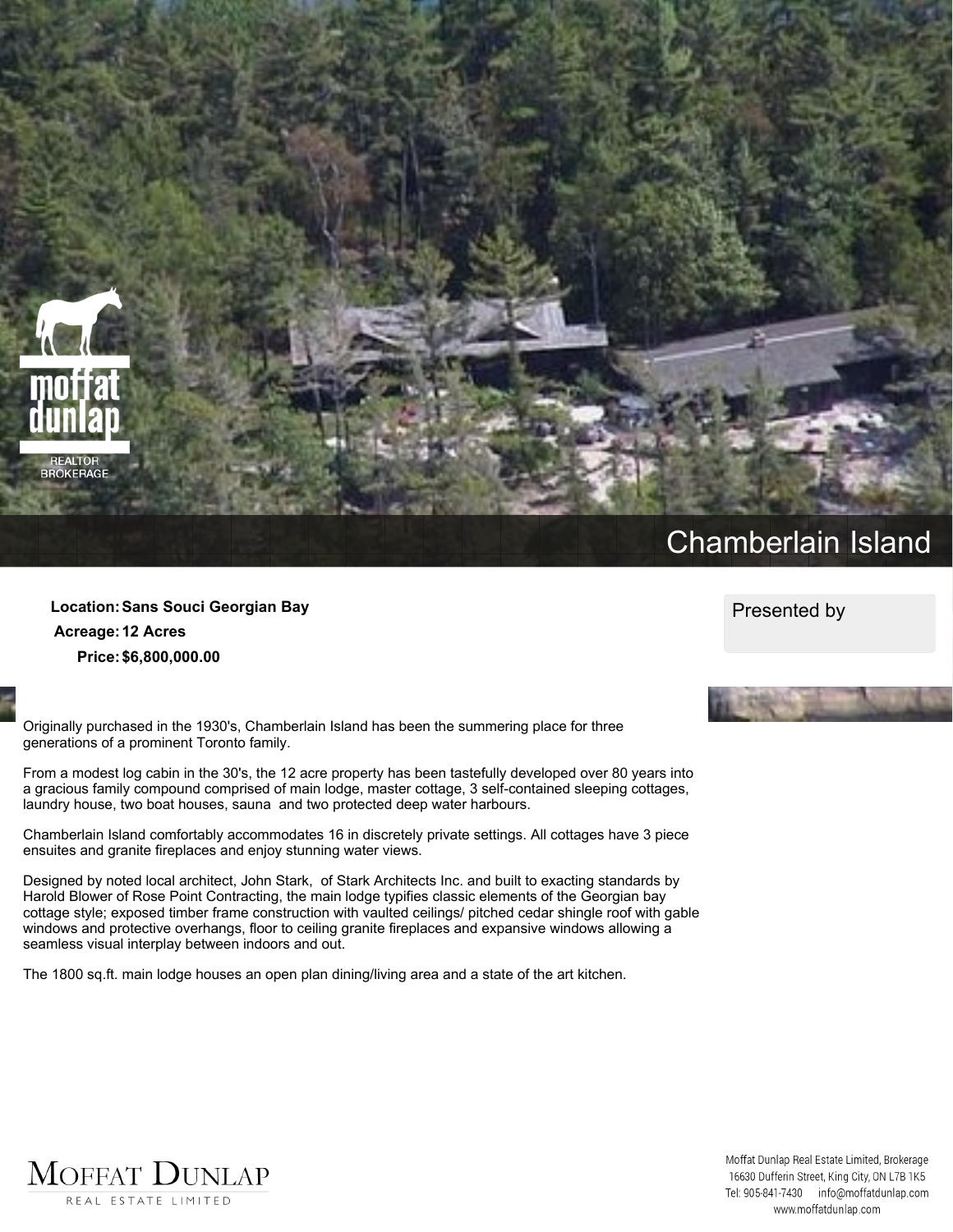### $D$ UNLAP  $\overline{OPFAT}$

### REAL ESTATE LIMITED

Moffat Dunlap Real Estate Limited, Brokerage - 16630 Dufferin Street, King City, ON L7B 1K5. - Tel: 905-841-7430 - info@moffatdunlap.com - www.moffatdunlap.com

The gracious living /dining area features a granite fireplace and automatic windows which disappear at the flick of a switch opening the entire **space to the outdoor breezes.**

The spacious classic chef's kitchen was designed to accommodate the most refined culinary experience with top of the line appliances; dual Thermador electric ovens, Dacor 6 burner gas cooktop, two Sub Zero refrigerator/freezers, two Miele dishwashers and a wood burning fireplace **complete with soup/stew arm and grill.**

A butlers pantry and wet bar allows for generous storage and ease of serving guests...a walk in cooler and floor to ceiling wine cooler are located **a few steps from the pantry.**

#### **THE COTTAGES**

**Typical of Georgian Bay cottage layouts, the four sleeping cottages are separate from the main lodge.**

#### **Master Cottage**

Just steps from the main lodge, the 3000 sq. ft. master cottage features a living room with fireplace, master bedroom with 2 ensuites, office with **fireplace, 2 secondary bedrooms and a 3 piece bath.**

#### **Sunset Cottage**

Sunset Cottage is the original log cabin from the 1930's updated with 3 piece cedar bath and restored pine plank floors. The 450 sq. ft. structure is simply laid out with one bedroom, and living room with fireplace. It has, as its name suggests, full western exposure.

#### **Pink Cottage**

The 500sq.ft. Pink Cottage, has one bedroom with granite fireplace, 3 piece cedar bath and a splendid waterside location.

#### **Sunrise Cottage**

Sunrise Cottage, located on the other side of the island, has 2 large bedrooms, 2 3- piece baths, a living room with woodstove and a kitchenette. **At 850 sq.ft. it can comfortably accommodate a family.**

#### **THE BOATHOUSES**

The main boathouse, in the main harbour, features a 1000sq.ft. second storey loft with 2 bedrooms and 3 piece bath. The first floor houses a **cedar sauna, kitchenette, a 3piece bath and a single 40' boat slip.**

The 1400 sq. ft. utility boathouse, in its own protected harbour, is a single story structure with single slip, workshop, kitchenette and office and 3 **piece bath.**

**Both harbours and boathouses afford generous docking for family and guests.**

**Extensive decking has recently been refurbished...a protected sand beach is ideal**

**for children's swimming and for launching watercraft.**

#### **THE TERRACES**

Large expanses of flat rock extending from the main lodge have been developed into a series of open terraces, ideal for outdoor entertaining and **al fresco dining.**



Moffat Dunlap Real Estate Limited, Brokerage 16630 Dufferin Street, King City, ON L7B 1K5 Tel: 905-841-7430 info@moffatdunlap.com www.moffatdunlap.com